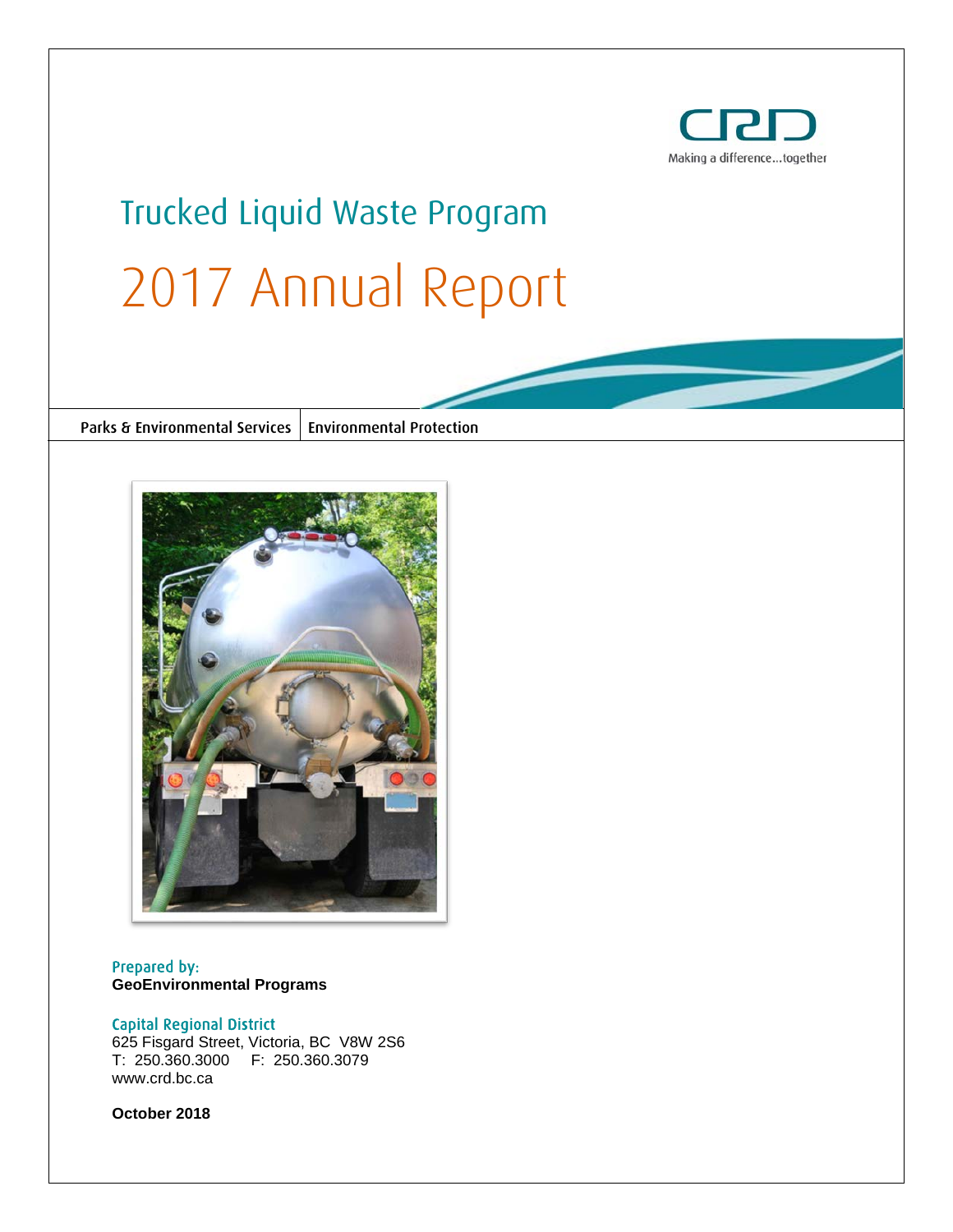# **TRUCKED LIQUID WASTE PROGRAM 2017 ANNUAL REPORT**

## **BACKGROUND**

Under Section 19 of the Core Area Liquid Waste Management Plan, the Capital Regional District (CRD) implements a program to coordinate the collection and disposal of trucked liquid waste (TLW). TLWs are non-domestic liquid wastes that are prohibited from discharge to sanitary sewer or stormwater systems and must be transported by truck to a disposal facility. Examples of TLWs include catch basin, grease interceptor and oil/water separator wastes.

The CRD's Trucked Liquid Waste Program (the Program) addresses the Core Area Liquid Waste Management Plan requirements related to management of TLW. The objective of the Program is to ensure that TLW is handled and disposed of in an appropriate and responsible manner, to protect the environment and public health. The Program's goals are to:

- promote pollution prevention;
- promote informed decisions by the industrial, commercial and institutional sector on liquid waste disposal;
- encourage the development of appropriate and cost-effective facilities; and
- encourage and increase compliance with regulations.

These goals are achieved through industry partnerships, outreach and education of TLW generators and haulers. The Program educates service providers regarding disposal options, waste pre-treatment, and maintenance requirements through outreach materials and via presentations at annual stakeholder meetings. The 2017 Program initiatives are summarized below and include outreach and education, industry relations and waste quantity monitoring.

#### **OUTREACH AND EDUCATION**

In 2017 and 2018, outreach initiatives targeted TLW haulers and waste generators to advertise appropriate management and disposal options through advertising, web content and events.

#### **Advertisements: Fall Series**

The annual fall advertising program focusses on catch basin maintenance and clean outs and typically runs in early October prior to the rainy season. Communications and media plans were updated to effectively target the intended audience (businesses and business associations). The following media were used to promote catch basin cleaning:

- Paper and electronic news publications (see Figure 1)
- **Magazines**
- Radio
- Facebook and Twitter

Website metrics indicate the ad campaign was successful at directing traffic to relevant pages on catch basin cleaning throughout the duration of the campaign. Over 10,000 people were reached on popular social media platforms. In addition, some constructive feedback was received on social media and will aid in modification of future outreach messaging to improve clarity.

TLW staff are currently coordinating with other programs to develop a new campaign that reminds commercial manufacturers that liquid wastes require proper management. The new campaign is expected to launch in early 2019.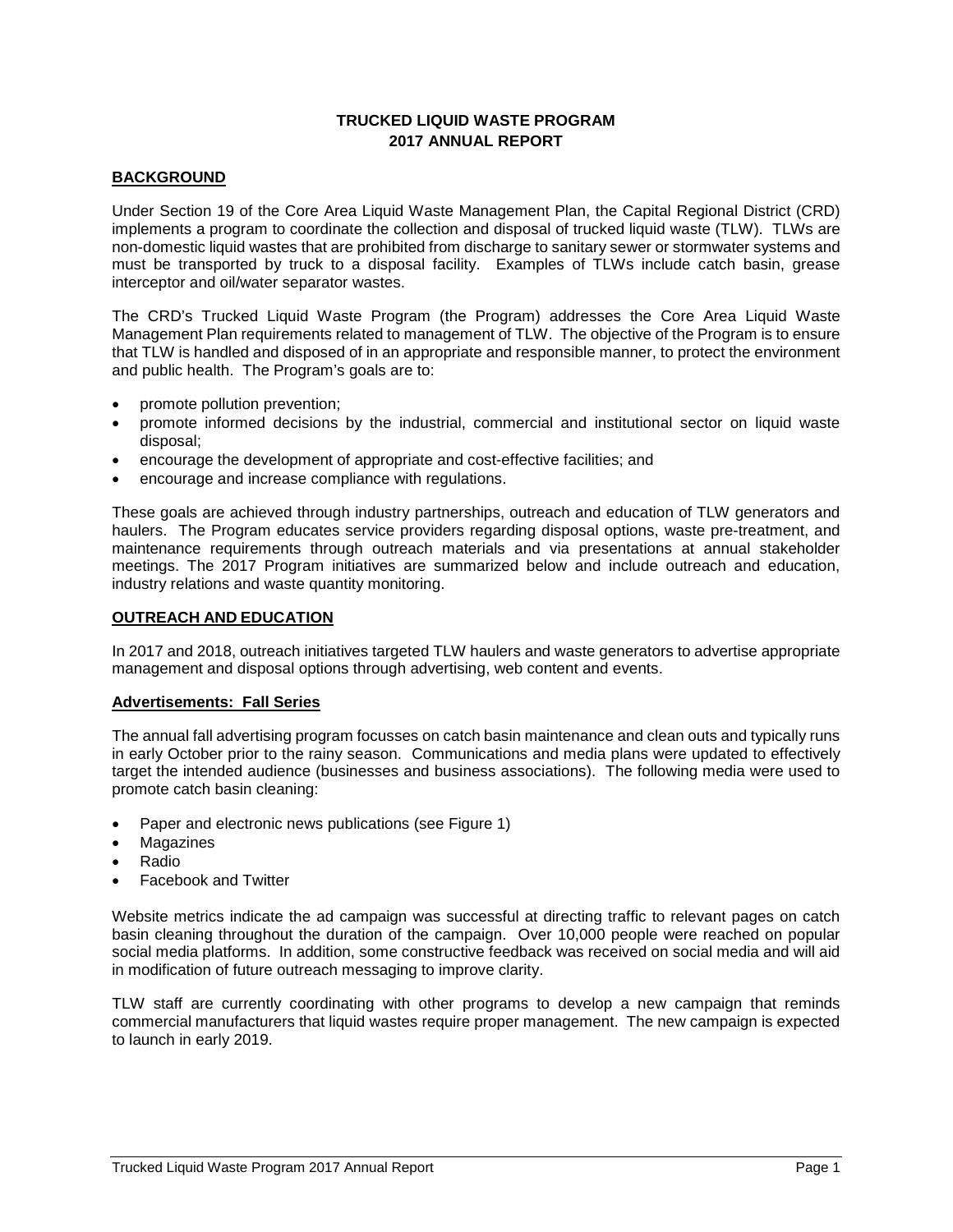

# Because oil and water don't mix

Catch basins, found in large parking lots and other paved surfaces, can collect pollutants and debris like oil, car grease and litter. If a catch basin is full or clogged when it rains, it can flood property and release contaminants into our waterways and the ocean.

# You are responsible for cleaning out the catch basins on your property.

For information on how to maintain your catch basins and for a list of service providers, visit www.crd.bc.ca/catchbasin.



# **Figure 1 Fall Catch Basin Ad, 2017**

# **Website**

The CRD's TLW website includes a service provider directory, information on proper management and disposal of wastes, catch basin facts, technical reports and tools for waste management. The service provider directory is a useful tool to connect generators with service providers to ensure responsible waste management. The directory and TLW pages are reviewed regularly and updated, as needed.

The majority of website traffic was related to catch basin maintenance and servicing, which is the focus of the TLW fall ad campaign series. Analysis of page views reveals that the majority of web traffic occurs throughout the duration of the ad campaign. This web content is a unique regional resource for individuals and businesses looking for information on catch basins.

# **Outreach Events**

Program staff collaborate with other CRD programs and share outreach material and events. The TLW catch basin pamphlet is part of the watershed-wise pamphlet series, which is delivered through many CRD outreach programs. New campaign material is currently in the planning stages to support commercial liquid waste management throughout the region.